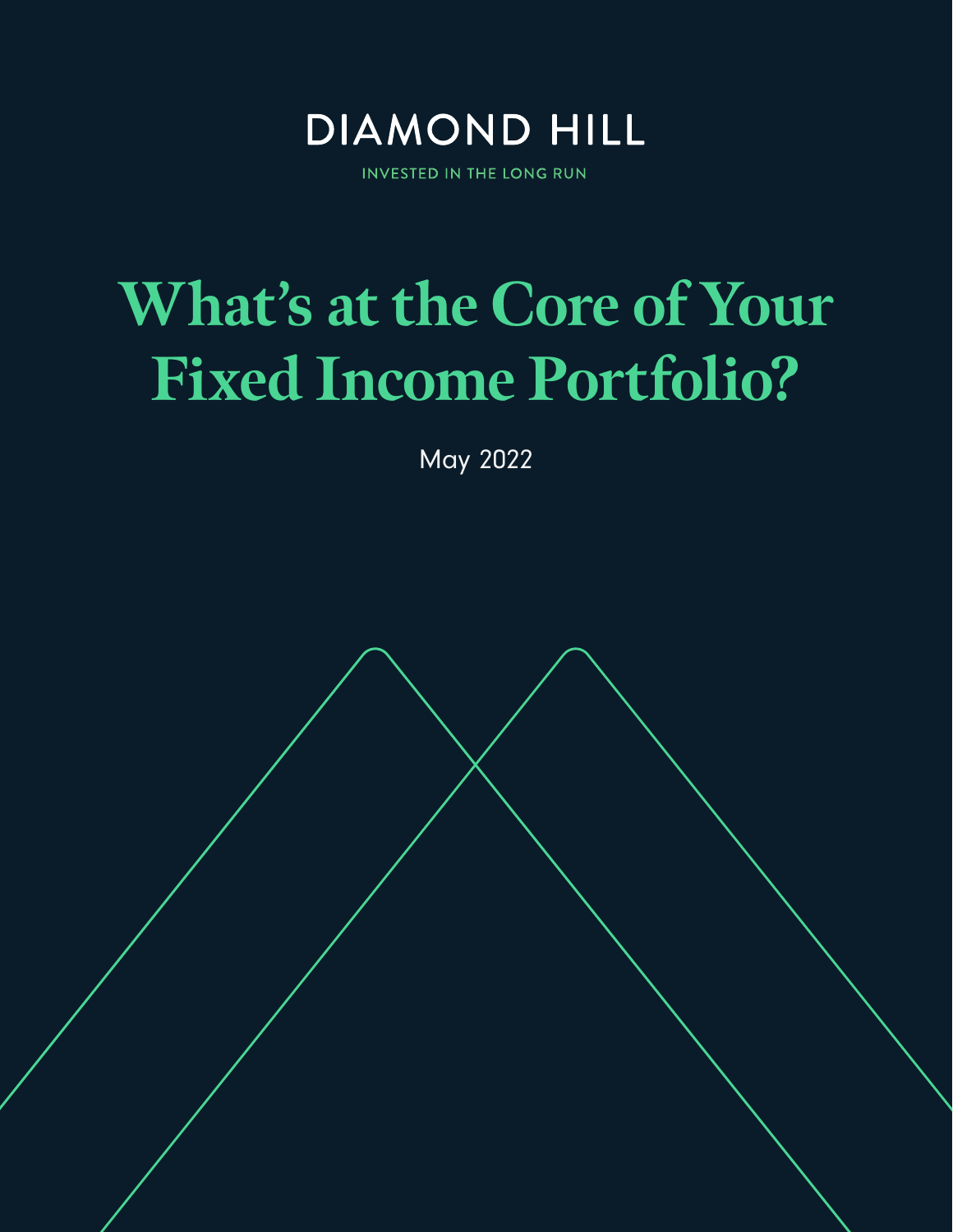#### Assessing the current environment

Just when the world was getting back to some semblance of normalcy, it took a spin for the surreal. We have witnessed the first land war in central Europe since World War II as Russian forces invaded Ukraine, and the Federal Reserve commenced a new tightening cycle, with the first interest rate hikes since late 2018, as US inflation hit a 40-year high.

Since the beginning of the year, the Bloomberg US Aggregate Bond Index is down -9.5% (as of 30 April 2022). That's not only the worst start to a year in history, it's the worst four-month period ever and it would be the worst calendar year on record if it was stretched out over an entire year. But periods of market dislocation, like the global financial crisis or what we're going through right now, can benefit investors over the long term — with great volatility and market dislocation comes great opportunity. Thus, the importance of a consistent investment approach that is applied over a long period of time through a variety of market environments.

These unsettling times are when transparency and a clear understanding of what a fixed income portfolio holds are most important. Fixed income strategies broadly performed well when the Federal Reserve was supporting all asset classes. But the start of 2022 has been a sort of reckoning for strategies that were taking on higher levels of risk, such as below investment grade allocations, derivatives, currency hedging or aggressive macro positioning. More recently, the market has been rewarding strategies that have remained committed to a true core approach, mitigating some of the losses since the beginning of the year. And that's really the goal of a core strategy — to protect on the downside as much as possible when there is uncertainty and volatility.

In a rising rate environment, duration (the sensitivity to interest rate movements) is going to be a headwind for fixed income strategies — it's simply the nature of bond math. How an investor mitigates those headwinds is crucial. Investing in areas outside of the benchmark — that are still representative of the benchmark, e.g., investment grade asset-backed securities or non-agency commercial mortgage-backed securities — can provide attractive yield with shorter duration, which can help limit the impact of some of those headwinds.

In a period of rising rates and potentially widening spreads, the goal of a core strategy becomes limiting the downside relative to the benchmark while positioning for a potential stabilization of rates, which will come at some point, and maintaining higher yielding income relative to the benchmark.

### Identifying the true opportunity set

To understand the true opportunity for differentiation within an investment grade core strategy, it is critical to understand what is included and excluded from common investing benchmarks. Among core bond strategies there are ample opportunities for an active, benchmark-agnostic, bottom-up manager to add value.

The core bond universe is massive — approximately \$53 trillion as of 31 December 2021, according to Securities Industry and Financial Markets Association (SIFMA), and includes a wide range of securities. However, the widely used Bloomberg US Aggregate Bond Index represented just \$24.7 trillion as of 30 April 2022.

Why the discrepancy? The index follows specific rules and limitations meant to control inclusion and to conduct rebalancing in a specific manner. Additionally, each individual security eligible for inclusion must adhere to specific liquidity constraints based on each sector. Exhibit 1 outlines the criteria for inclusion, which disqualify certain areas of the market that can add value in an active strategy. Exhibit 2 shows the index's categories and the opportunities outside of the benchmark.

The limitations of the index provide opportunity for active managers who have the flexibility to invest outside of the benchmark, including among Treasury, mortgage-backed (MBS) and asset-backed securities (ABS).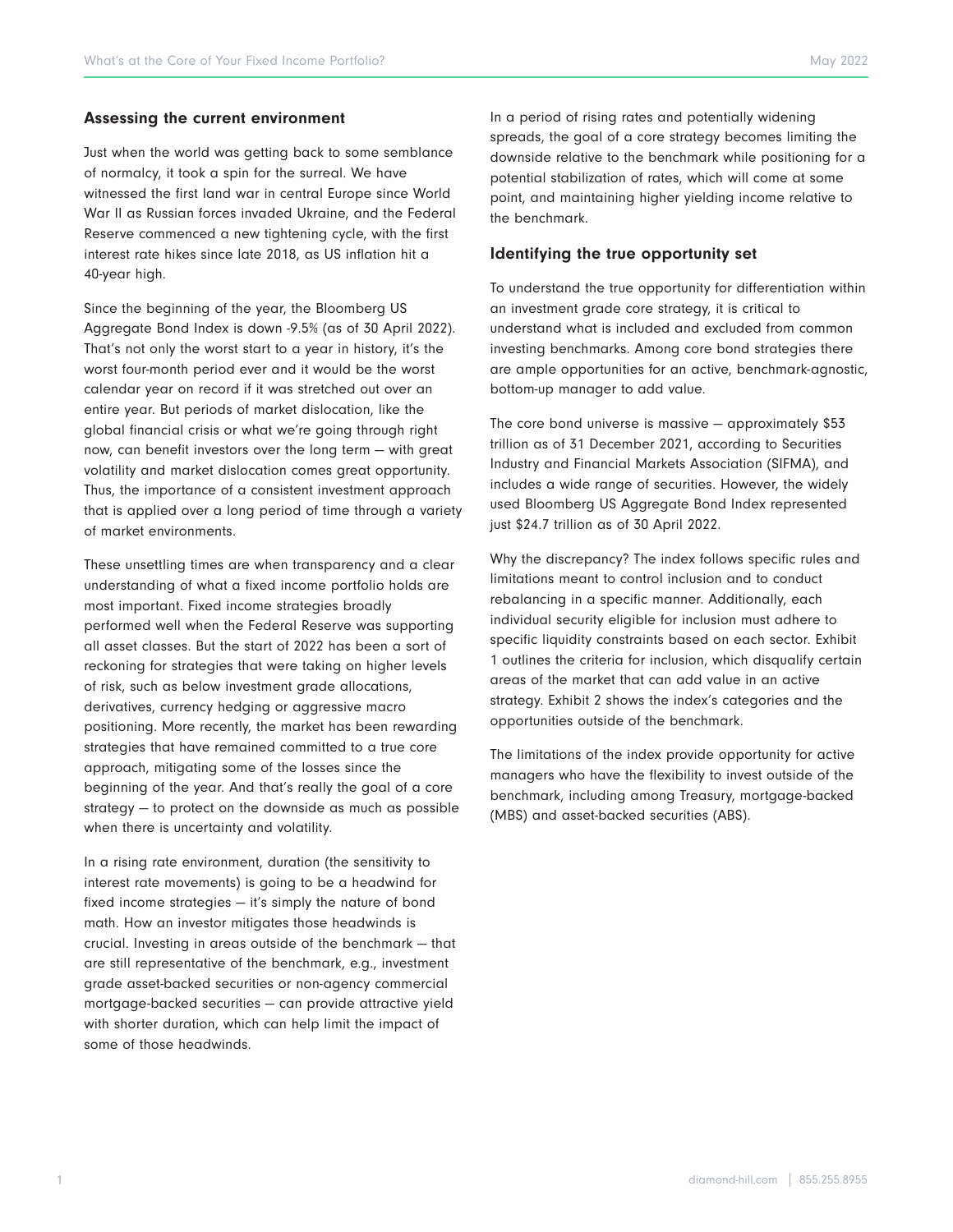#### Exhibit 1: Limitations of Index Inclusion

#### Bloomberg US Aggregate Bond Index – Liquidity Requirements for Inclusion

- Treasury, government-related and corporates: \$300 million minimum par amount outstanding.
- MBS: pool aggregates must have \$1 billion par amount outstanding.
	- Additionally, only auto, credit card and stranded cost utility ABS are included in the index.
- Commercial mortgage-backed securities (CMBS): \$500 million minimum deal size with at least \$300 million amount outstanding remaining in the deal and \$25 million minimum tranche size.
- \$300 million amount outstanding remaining in the deal and \$25 million minimum tranche size.

#### All securities in the index must also meet these conditions:

- Must be rated investment grade by two of three nationally recognized statistical rating organizations (S&P, Moody's, Fitch).
- Have a fixed-rate coupon structure.
- Be SEC-registered (or Rule 144A with registration rights).
- Have at least one year until final maturity.



#### Exhibit 2: Opportunity vs the Index (\$)

Source: Securities Industry and Financial Markets Association (SIFMA) as of 31 Dec 2021.

#### Finding the sweet spot in the Treasury market

The Treasury market is historically the most liquid fixed income market and is generally viewed as the conservative alternative to corporate and securitized debt in times of crisis or uncertainty. The Diamond Hill Core Bond strategy approaches the opportunity in this commoditized sector in two ways — by allocating across the yield curve and investing in Treasury STRIPS (separate trading of registered interest and principal securities).

While our Treasury allocation is typically considerably less than the index (18.5% vs. 40.0% as of 30 April 2022), the contribution to duration from the Treasury allocation is very close (2.47 years vs. 2.59 years). This is achieved through allocations in longer Treasury bonds compared to the index as well as the impact from longer duration STRIPS.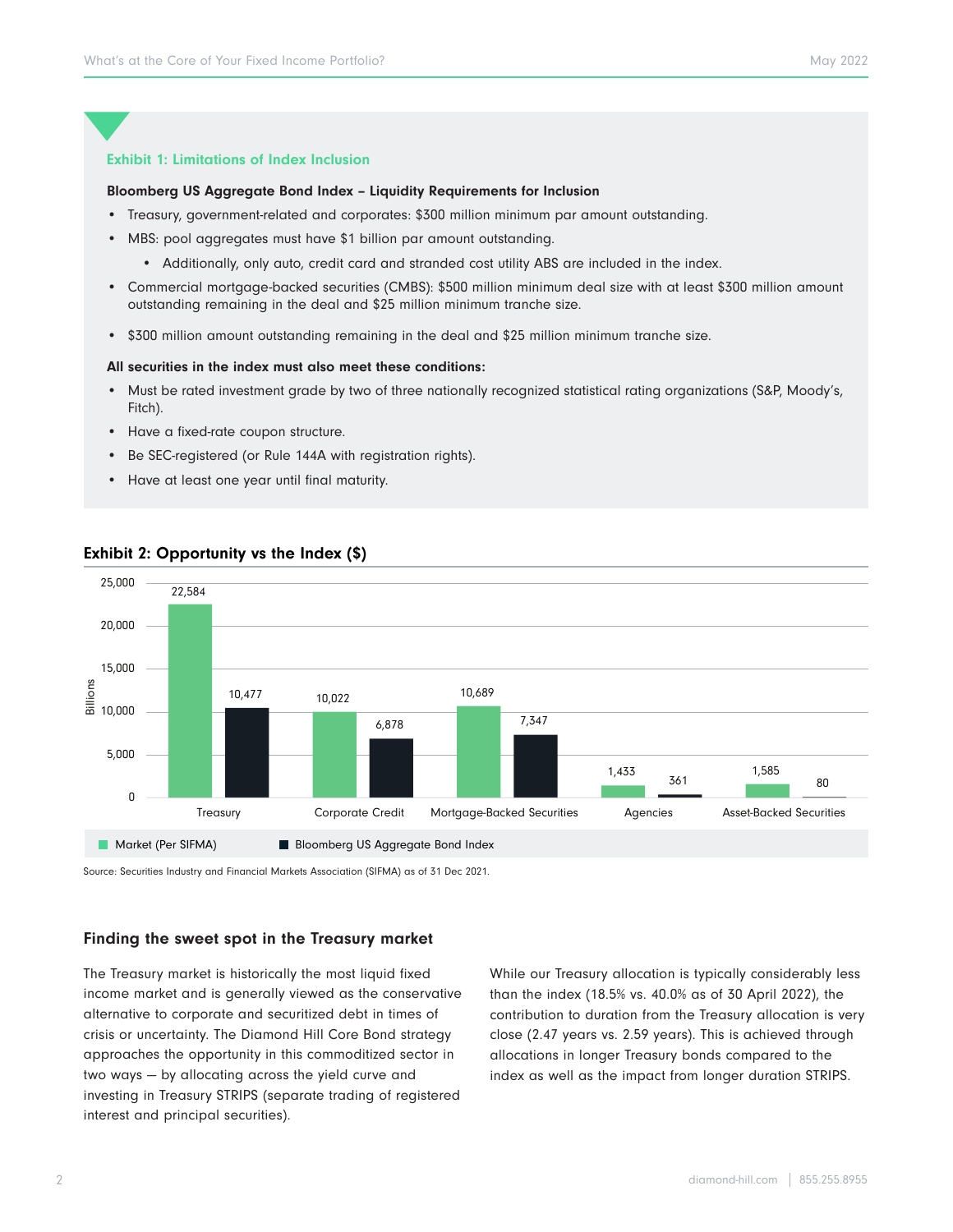STRIPS can provide an opportunity to pick up incremental option-adjusted yield as principal STRIPS represent the issuance's final payment and therefore are paid in full at the final maturity date. STRIPS, which are excluded from the Bloomberg US Aggregate Bond Index (Exhibit 3), make up roughly 34% of the Core Bond strategy's Treasury allocation while Treasury bonds (which have a maturity of greater than 10 years) make up nearly 43% of the strategy's Treasury weighting, while in the index, bonds represent 19% of the Treasury exposure.

## Exhibit 3: Treasury Market Size vs Index Representation

| <b>US Treasury</b>         | Market Size (\$B) | Benchmark Allocation (\$B) |
|----------------------------|-------------------|----------------------------|
| Bills (less than one year) | 3,828             | 0                          |
| Notes (2-10 years)         | 13,410            | 8,053                      |
| Bonds (10+ years)          | 3,656             | 1,932                      |
| <b>TIPS</b>                | 1,736             | $\mathsf 0$                |
| <b>STRIPS</b>              | 0                 | 0                          |
| <b>FRN</b>                 | 619               | $\mathbf{0}$               |
| Total                      | 23,249            | 11,753                     |

Source: Bloomberg, SIFMA, as of 30 Apr 2022. The market size of STRIPS is \$0 as these securities' values are already represented in the Bonds/Notes count.

## Looking beyond the benchmark in mortgagebacked securities

The mortgage market is vast and well-diversified, and its securities offer additional yield opportunities and a differentiated risk profile. However, index rules exclude a significant portion of this sector. Exhibit 4 illustrates which areas of the mortgage market are included in (green) and excluded from (navy) the index.



#### Exhibit 4: Non-benchmark Opportunities in MBS

Source: Bloomberg, as of 30 Apr 2022.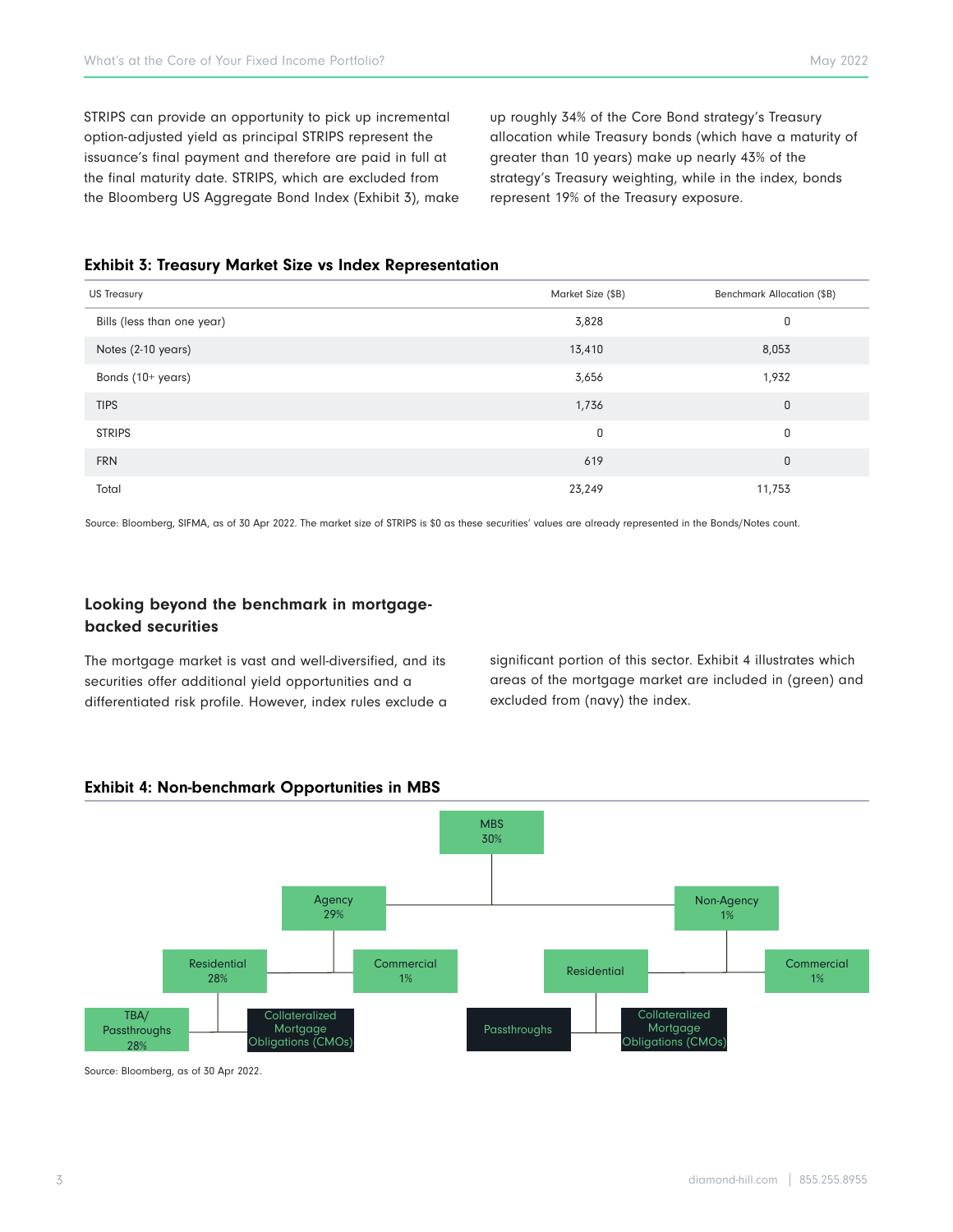In a "To Be Announced" or TBA mortgage transaction, the MBS seller agrees on a sale price without specifying which individual mortgages will be delivered on the settlement date. Basic characteristics are agreed upon, such as coupon rate and the face value of the bonds to be delivered, but not much else. This process ensures that the TBA market is typically the most liquid in mortgages by combining a variety of different pools into a standard format. Since these are highly liquid and readily tradable mortgage securities, they serve as the basis for pricing a variety of MBS. The cash flows in both TBA mortgages and specified pools implement the pass-through process, wherein investors receive a pro-rata share of both principal and interest for the mortgages included in the pool.

Specified pools are unlike TBAs in that these securities are associated with specific mortgage pools rather than a generic market portion. Specified pools are not as liquid as the TBA market due to their relative heterogeneity, but they allow for more granular detail on the underlying mortgages and the opportunity to focus on specific attributes of the mortgage loan, such as seasoned mortgages, specific geographies or loans with maximum balances.

While the Diamond Hill Core Bond strategy will invest in specified pools, the majority of the residential mortgage allocation comes from collateralized mortgage obligations (CMOs). CMOs were first introduced to the market in 1983, fueled by investors looking to split out various cash flows from specified pools. Investment banks dissected mortgage pools into various cash flows, each targeted to different tastes of risk/return for investors. CMOs were originally established as a sequential alternative to the pass-through market, as the cash flows in a mortgage pool were broken into tranches, each with an assumed weighted average life and each not paid until the bond ahead of it was paid off. As the market evolved, so too did the CMO market as investment bankers created more types of CMOs to address specific client needs. The combination of mortgage pools and subsequent breakdown into CMO tranches is illustrated in Exhibit 5. CMOs offer significant yield pick-up in exchange for some level of liquidity relative to TBA or specified pools, but they can also deliver protection from extension and prepayment risk.



## Exhibit 5: Collateralized Mortgage Obligation (CMO) Structure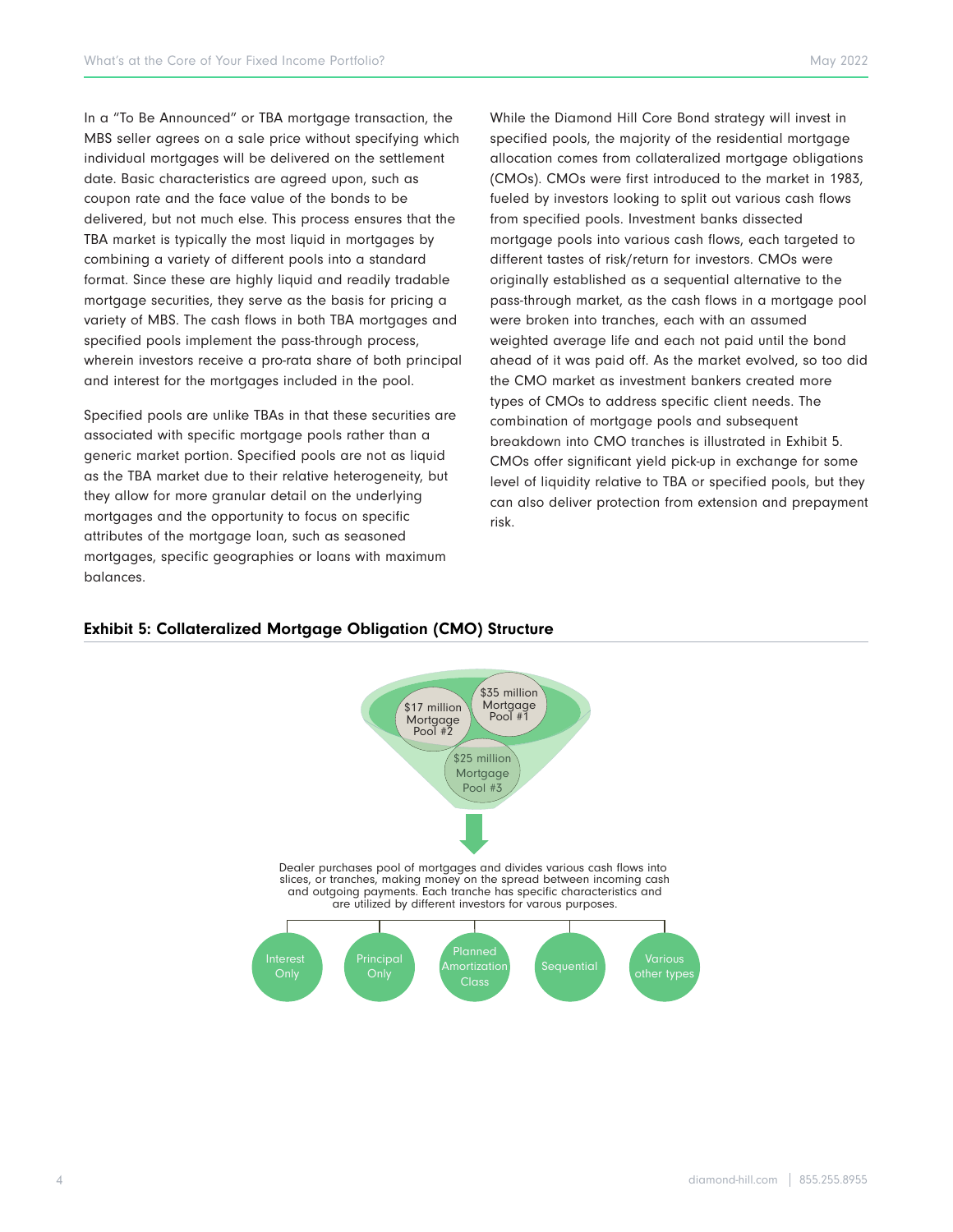## Discover opportunities among index exclusions in asset-backed securities

The ABS market remains the smallest subset within the investment grade fixed income market, with roughly \$1.5 trillion in outstanding issuance (31 December 2021). The ABS market is particularly impacted by index inclusion rule—95% of the ABS market is excluded from the benchmark. For a long time, the index rules stated that only ABS securitized by automobiles, credit cards and stranded-cost utilities would be included. A decision to include securitizations backed by motorcycles, device plans (cell phones) and equipment was implemented in April 2021 but the impact of the inclusion of these areas of the market was de minimis. At the end of 2020, the ABS allocation in the Aggregate index was 0.3%. After the expansion of index eligible ABS, the allocation of ABS in the Aggregate index held steady at 0.3%.

The requirement of a credit rating from only S&P, Moody's and Fitch further limits inclusion of ABS and discounts the opportunity available in securities rated by Kroll, DBRS and other nationally recognized statistical rating organizations (NRSRO) outside of the big three. This component of the market has been growing substantially as issuers look to utilize rating agencies like Kroll that have a stronger focus in the ABS market.

Market areas that have evolved since the financial crisis and are outside the benchmark include cell tower leases, consumer, property assessed clean energy (PACE), small business, whole business/franchise, timeshares, solar and structured settlements. Nearly half of the ABS sector is collateralized loan obligations or CLOs, though the Diamond Hill Core Bond strategy does not invest in this area of the market as these securities are more focused on corporate debt.

These index exclusions create opportunity as larger managers are typically unable to establish meaningful positions in this sector. At Diamond Hill, we believe certain areas of the ABS market offer a compelling investment opportunity with significant credit enhancements and opportunities for diversification at attractive valuations, most of which are outside of the benchmark.

## What's at the core of Diamond Hill's Core Bond strategy?

The Diamond Hill Core Bond strategy takes a differentiated, transparent, bottom-up approach to investment management, focusing on finding relative value among the tens of thousands of securities in the investment grade fixed income market. This approach leads to allocations outside of the benchmark, with a focus on the securitized market driven by opportunities to add value.

From a high level, sector allocations may be similar to benchmark weightings, but when one looks under the hood and examines the underlying securities, the difference in the Diamond Hill philosophy is revealed. The Treasury allocation will deploy into STRIPS, the mortgage allocation is dominated by CMOs and the ABS allocation is diversified and unique. The utilization of cash bonds in lieu of derivatives provides the portfolio with transparency one that investors can review and understand.

With alpha generation intended to come from security selection and sector allocation, duration (sensitivity to interest rate fluctuations) is managed to a range within +/- 10% of the benchmark duration. From a credit quality standpoint, the strategy is a true core approach, with no allocation to below investment grade securities — though the strategy can continue to hold securities if they are downgraded.

We believe the best way to mitigate volatility inherent in riskier assets is by investing in a true core portfolio — one that focuses on higher quality securities that can serve to reduce the impact of market upheavals. Transparency is key, as investors need to understand what they own and how it can react in different market environments.